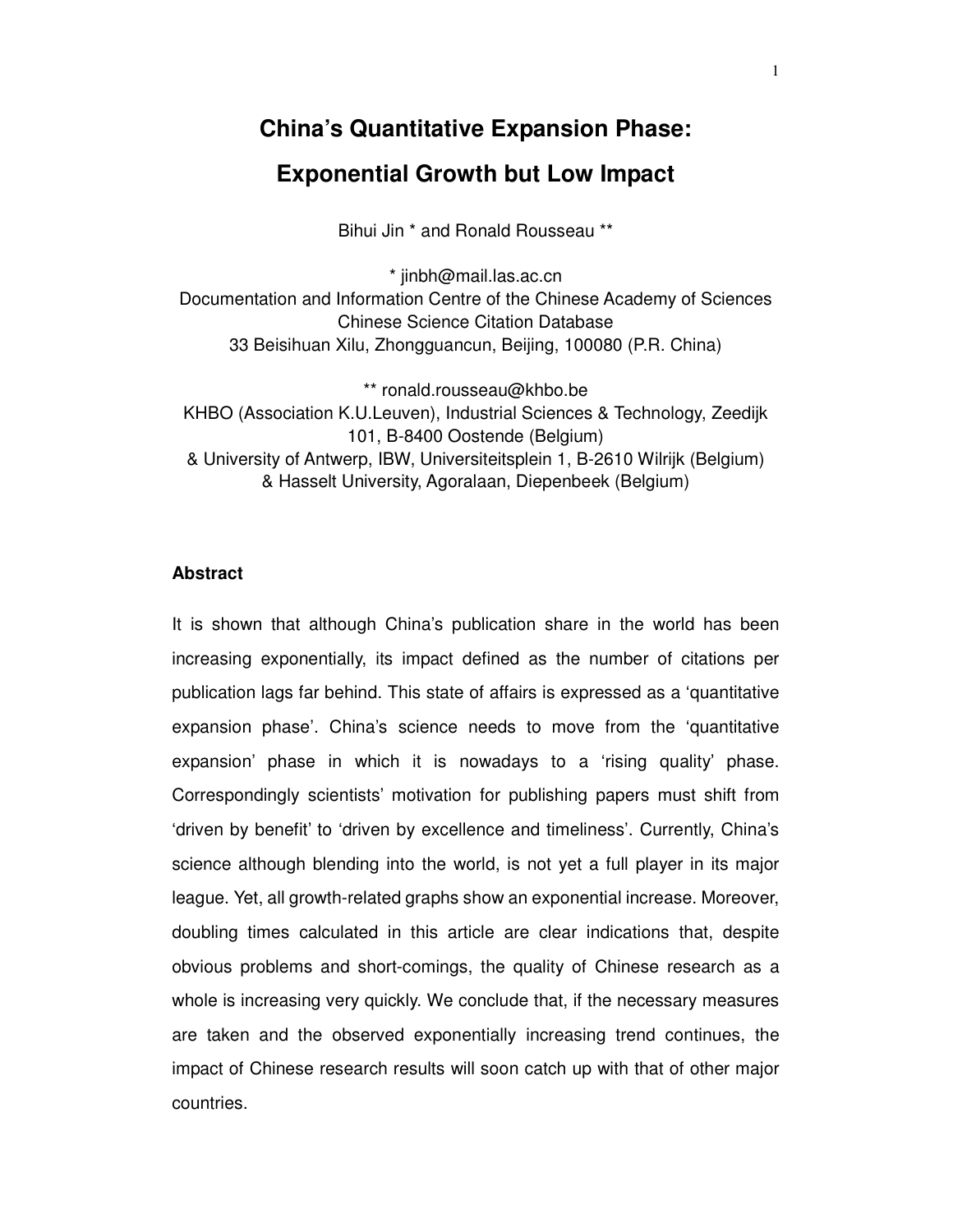## **Introduction**

A feature article bearing the intriguing title 'The scientific impact of nations' appeared in the July 15, 2004's issue of *Nature*. In it, its author, David A. King, made an analysis of the scientific impact of 31 countries including China. China is listed 28<sup>th</sup> in the so-called re-based impact list (for the year 2002 and for the period 1993-2002), a counting method that tries to avoid distortions due to different citation rates in different disciplines, and which coincides with Vinkler's specific impact contribution (Vinkler, 2005). Later, in another paper entitled 'The (Scientific) Wealth of Nations' which appeared in the September 27, 2004's issue of *The Scientist*, Ronald N. Kostoff presented statistics on recent papers in the highly critical field of nanotechnology. In this list China ranks first, before the USA. These two highly visible articles, both based on data provided by Thomson-ISI, reflect in different ways the scientific impact of China, and show that scientific progress in China has attracted the attention of international policy analysts. The rapid and sustained increase in the number of Chinese articles covered by Thomson-ISI is a well known phenomenon (Huang & Wu, 2003; Jin & Rousseau, 2004; Leydesdorff & Zhou, 2005.). Does this increase follow from the combined facts that China has one of the world's largest growing economies, and that a nation's amount of produced research is strongly influenced by its wealth (Cole & Phelan, 1999)? Is China's new role in science a 'size effect', is it policy-related (i.e. the result of a special policy), or is it the quality of China's contributions to science that has brought China to the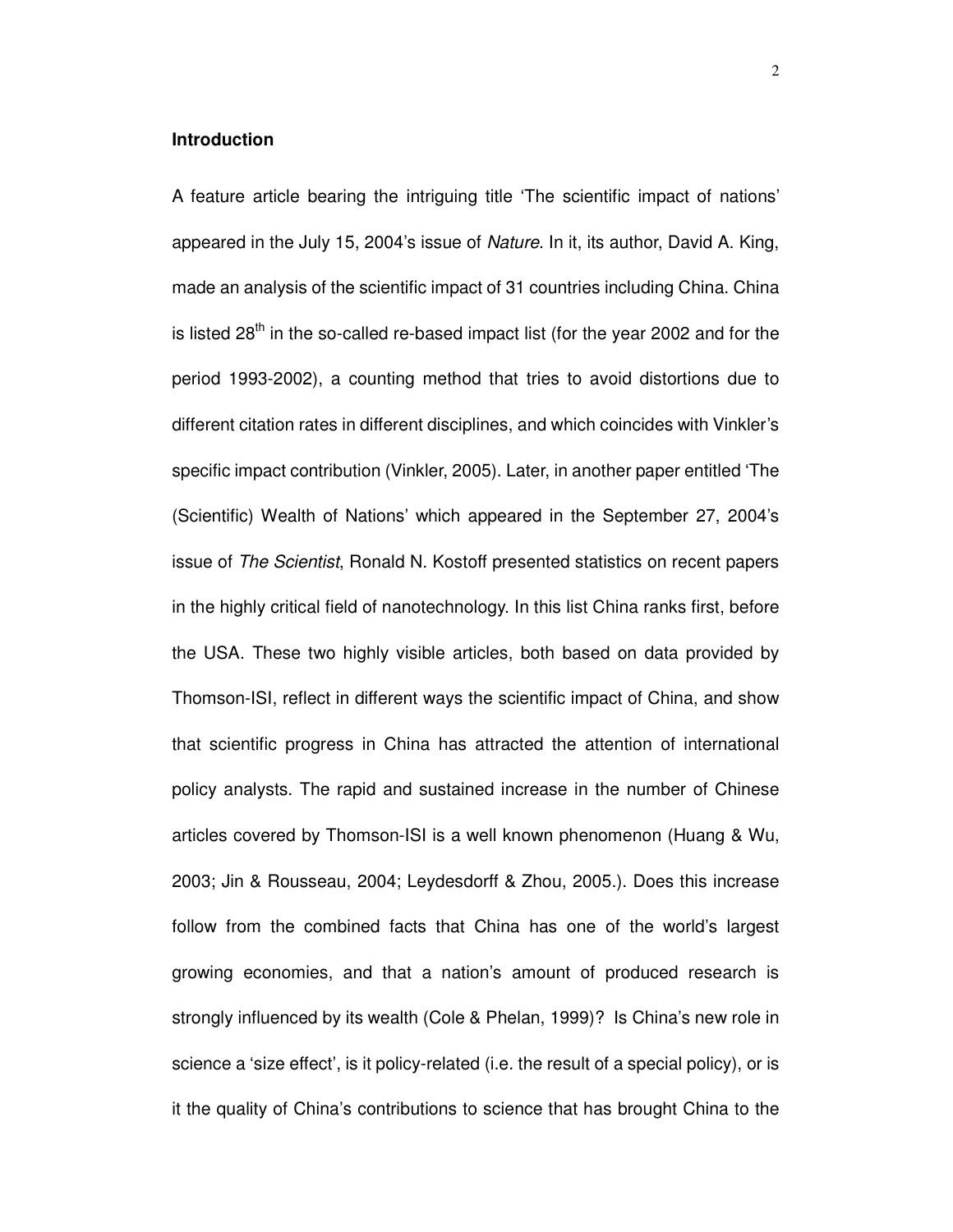forefront in some scientific domains? This paper aims at answering these questions through a quantitative analysis of publication and citation data.

This article is a slightly revised version of the authors' contribution to the  $10<sup>th</sup>$ ISSI conference (Jin & Rousseau, 2005).

#### **Evolution of SCI-indexed Chinese papers**

### *Exponential increase of Chinese articles in the SCI*

It is well-known that the number of SCI-indexed Chinese papers (SCI-CPs in short) is rising rapidly. A Chinese article is defined here as an article where at least one of the authors has a Chinese address. We collected numerical information on SCI-CPs (including Hong Kong) for the period 1991 - 2003 and plotted them in Figs. 1 and 2 (see also Appendix). Fig. 1 shows the trend in absolute numbers of SCI-CPs while fig. 2 depicts the evolution of the proportion of SCI-CPs in the world total. Dashed lines in these figures represent best fitting exponential regression curves. Clearly, these regression lines fit almost perfectly, showing that both trends are indeed exponential. For the absolute growth (Fig.1) the regression function is:  $y = 7191$ <sup>\*</sup>exp(0.147<sup>\*</sup>t),  $t = 1, \ldots 13$ where the year 1991 corresponds to t = 1 (with  $R^2$  = 0.996). The function y = 1.006\*exp(0.116\*t) gives a best fitting exponential growth curve for proportional growth (Fig.2), with  $R^2 = 0.991$ . The growth rate for the first curve is 0.147, a doubling time of 4.7 years, while the growth rate for the second one is 0.116 (a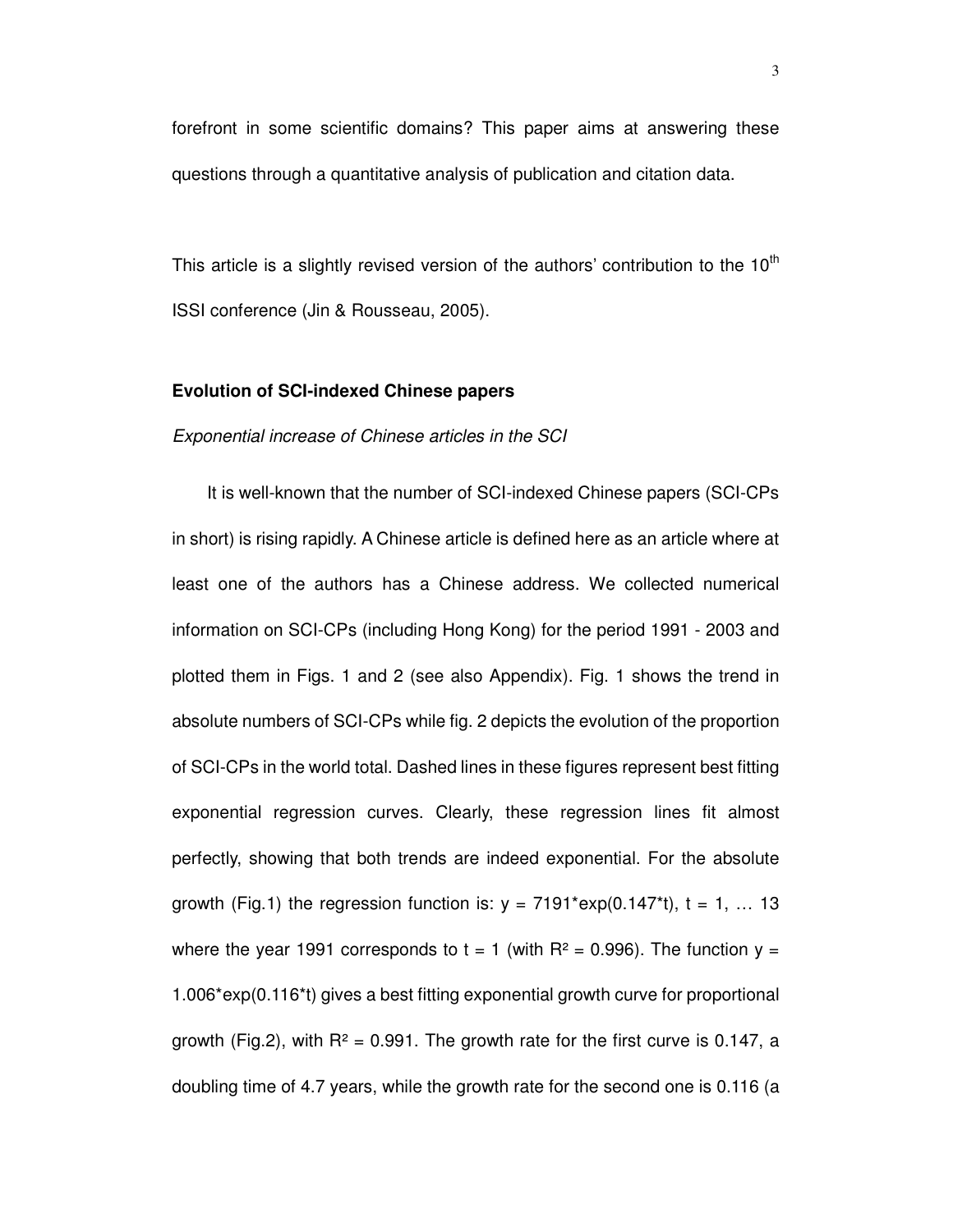doubling time of 5.98 years). This difference indicates that the ISI publication database itself is growing, which is a correct observation (see Appendix).

The extraordinary, even spectacular, rise in the number of Chinese papers has been attracting the attention of scientists and policy analysts from all over the world (Leydesdorff & Zhou, 2005). A question lingering in people's mind is why this number is rising at such a high speed. We contend that this phenomenon has a policy-related background. In the past ten years, universities and research institutes in China adopted the SCI as the main indicator for research evaluation, and simply equate SCI-CPs with high quality papers. Subsequently, a competition in the number of SCI papers started across all organizations. Moreover, various incentive measures were taken, one of which is to give special rewards to SCI papers: the more papers indexed by Thomson-ISI are published, the higher the reward for the institute or research group, sometimes even for the researcher herself. The immediate result of this policy was that the energy of Chinese scientists became focused towards publication in ISI-covered international journals. In fact, this policy of linking the number of SCI papers to one's personal financial interests might be considered the main factor of the increase of Chinese SCI papers. Large financial investments fuelled the exponential growth of Chinese scientific publications, pushing China into a state of 'quantitative expansion'.

4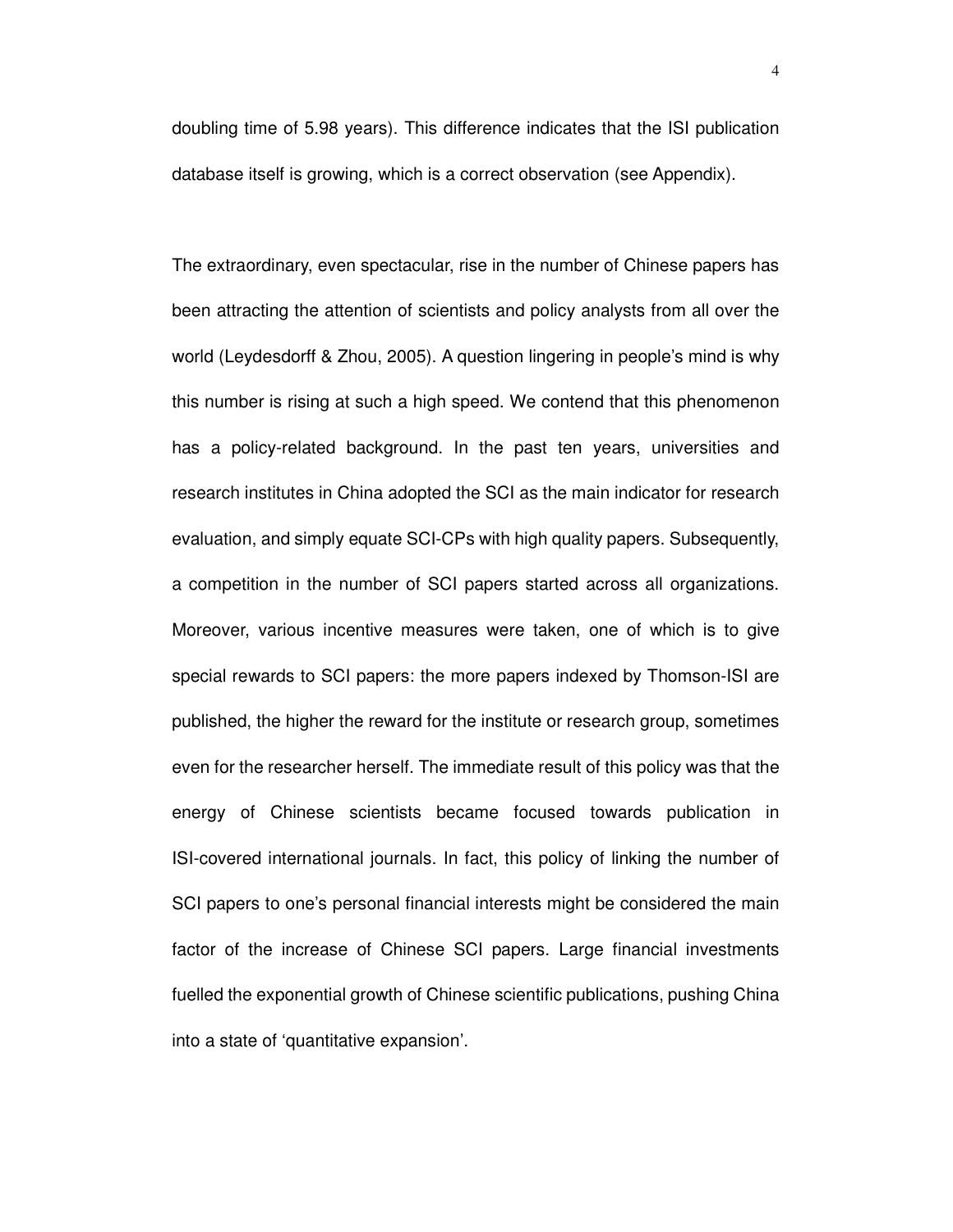

Fig.1: Absolute growth (full line) and best fitting exponential curve (dotted line)



Fig 2: Relative growth (full line) and best fitting exponential curve (dotted line)

## *Distribution of Chinese papers in domestic and international journals*

Academic exchange in China can be divided according to the language used into an international circle and a domestic one. The former refers to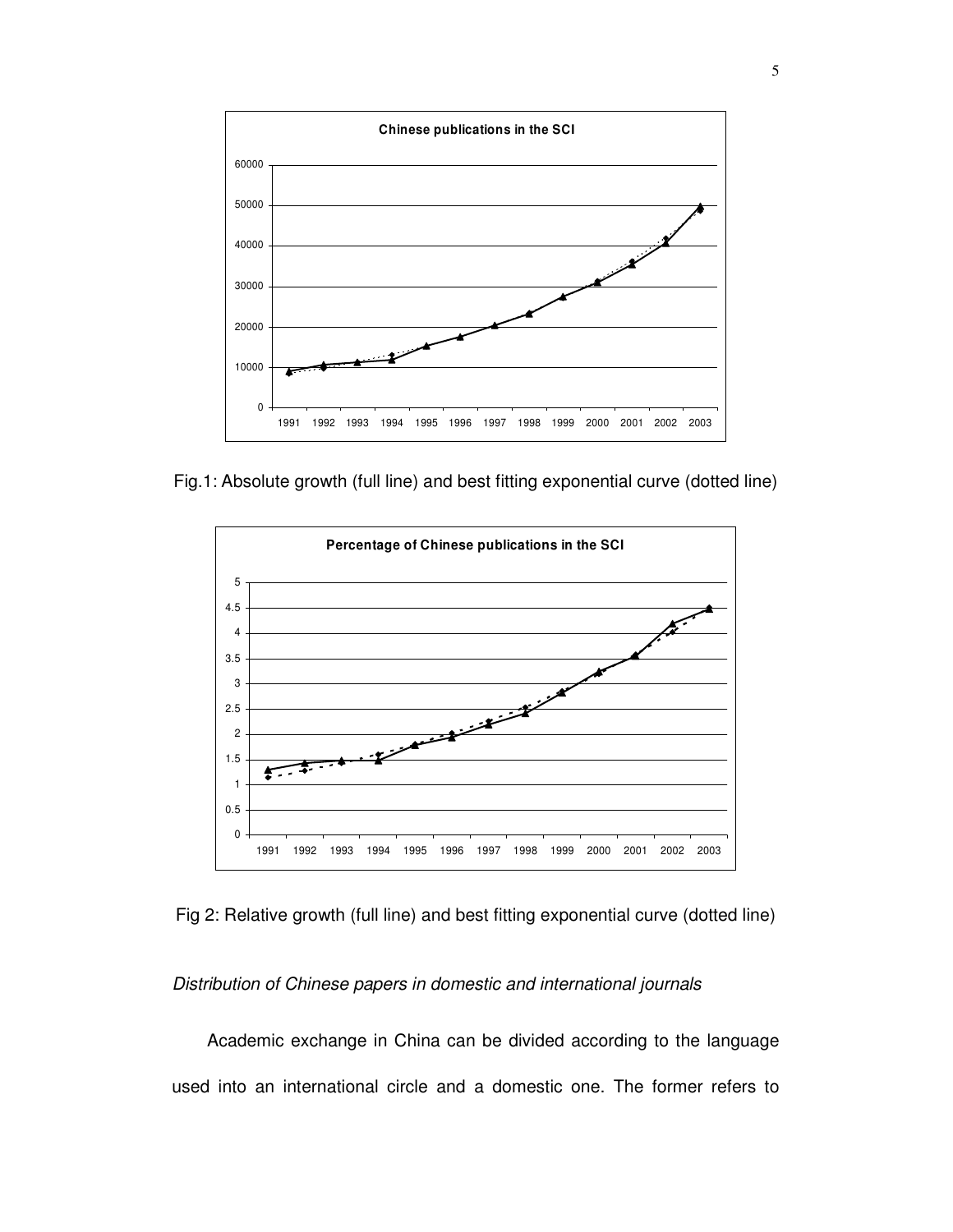Chinese scientists publishing in international journals, and thus participating in scientific exchange with their peers on a world basis. The latter refers to publications in Chinese journals, especially those journals publishing exclusively in Chinese language. In this case knowledge exchange occurs predominantly with colleagues within the country. Unfortunately, Chinese journals publishing articles exclusively in English play only a minor role in the scientific publication system (Ren & Rousseau, 2004).



Fig.3: Chinese publications in the Web of Science

The increase in the number of SCI-CPs is accompanied by a rapid increase in the number of SCI-indexed Chinese journals. From the beginning of the 1990s to 2003, this number increased from 12 journal titles to 71. These journals predominantly publish in English. Is then the increase of Chinese journals the main factor in the increase in papers? This is not the case. Our statistics show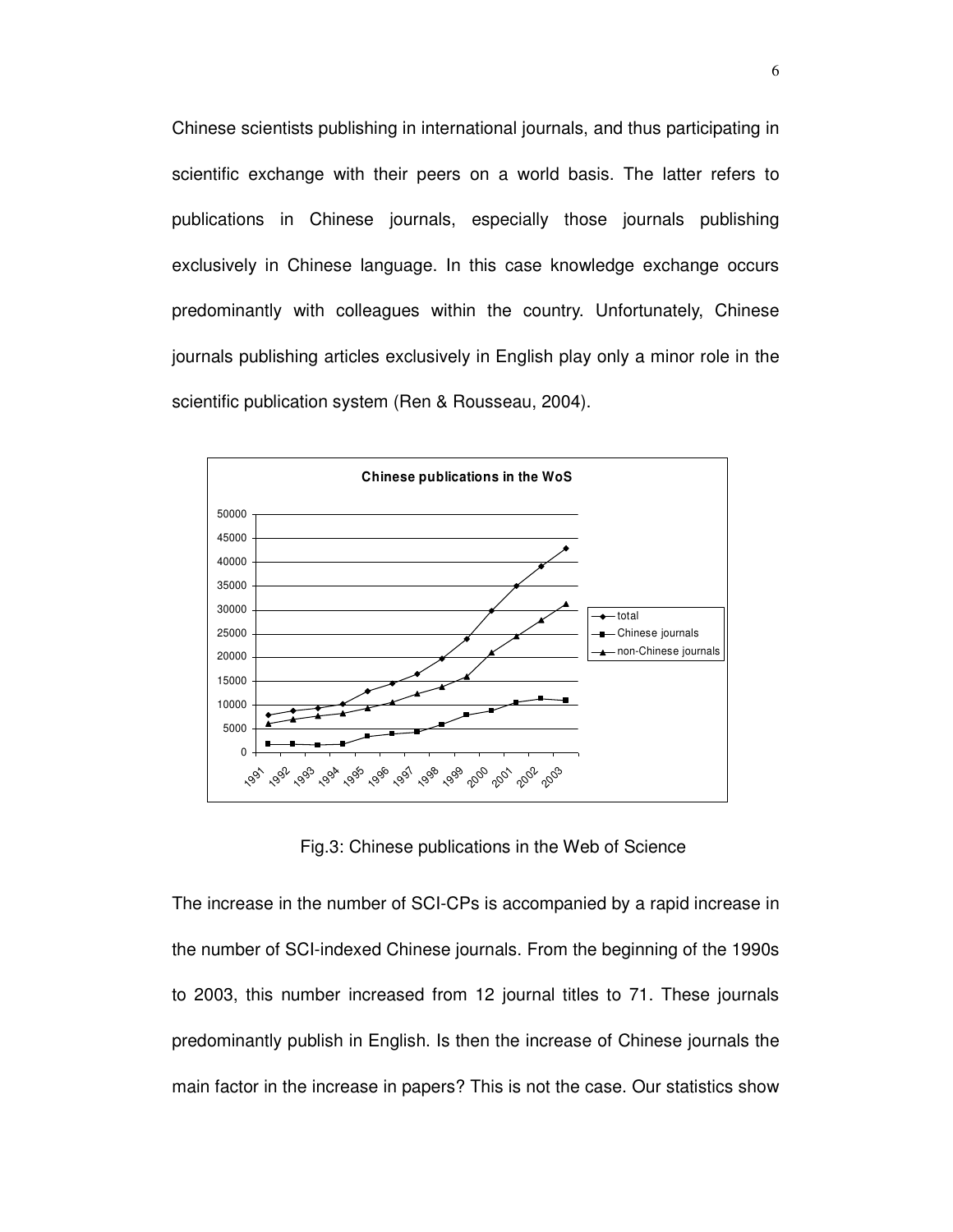that only 26% of the total number of SCI-indexed Chinese articles appeared in Chinese journals. Fig. 3 shows that in the period of 1991 - 2003 the number of papers published in Chinese journals as well as that in non-Chinese journals have been rising. Yet, papers published in non-Chinese journals were dominant. Expressed as a percentage share, however, the increase in the number of Chinese journals covered by ISI is clearly visible (Fig.4). In recent years this share lies between one quarter and one third. In addition, in the year 2000 non-Chinese journals were the source of almost 90% of all citations received by Chinese articles. We therefore conclude that papers published in non-Chinese journals play a dominant role in the increase in the number of SCI-CPs. These articles also play a pivotal role in helping raise the international visibility of China.



Fig. 4: Share of Chinese articles included in the Web of Science and published in Chinese journals and linear regression line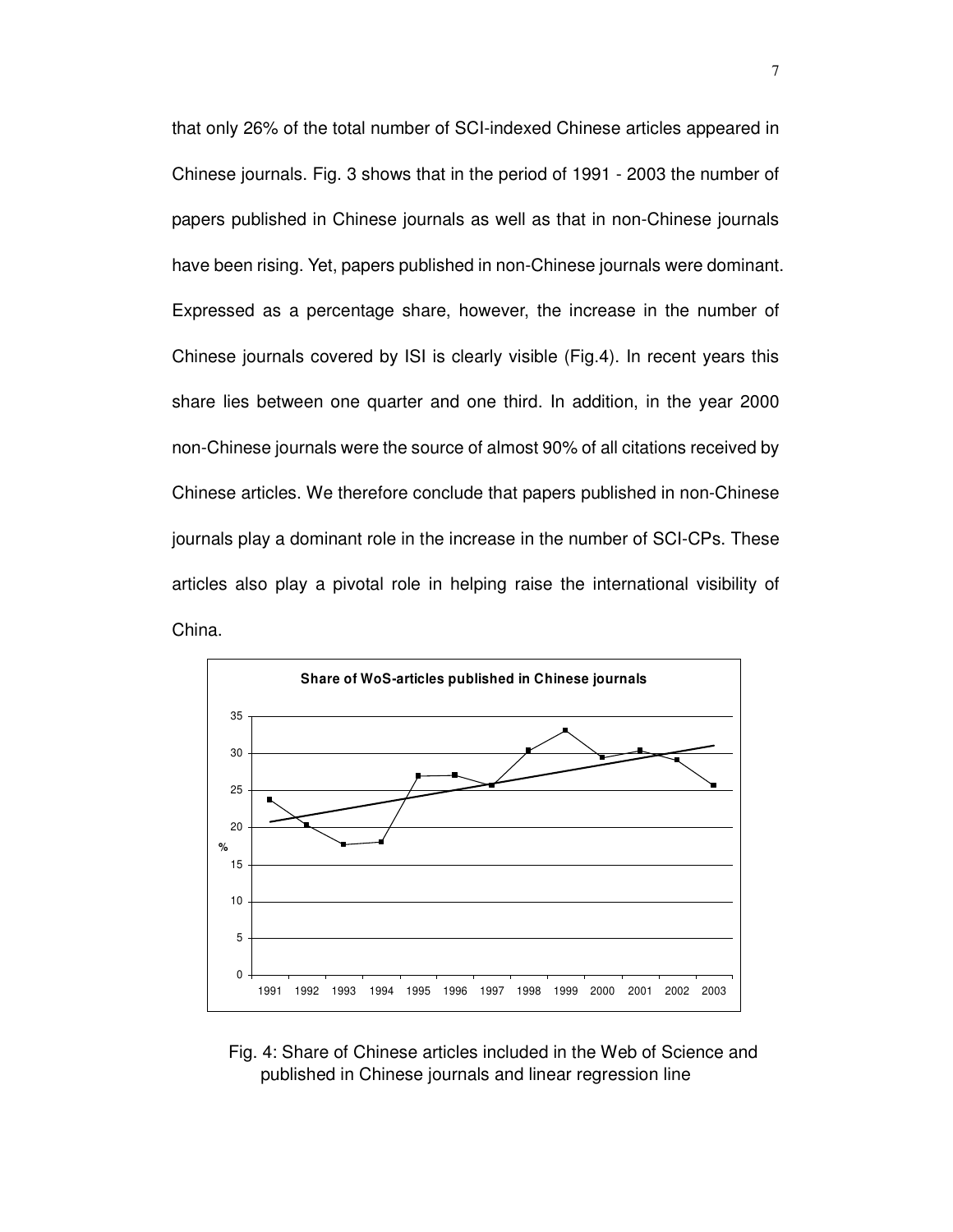We note that in the discussions in this section and the following ones only publications of the following types are included: articles, discussions, hardware reviews, letters, notes, reviews and software reviews. This explains the different totals with respect to the first section of this article.

#### **China's position in ISI's Essential Science Indicators (ESI)**

Science is an intrinsic aspect of the ascent of man (Bronowski, 1973). Progress in science emerges from man's efforts to tackle unsolved problems and the exploration of the laws of nature. Its ultimate goal should be to serve mankind. Research publications (articles, books, reports, etc.) available in electronic form or on paper, large or small, all are carriers of research results or reflections on them. Publications making a real contribution to the progress of science will attract other scientists' attention. These colleagues will pursue previous investigations and delve deeper into subjects and problems introduced by their peers. One method of studying this network of influences is through citation relations (Garfield, 1979, 2004; Hargens, 2000).

The number of papers published during a specific period is a simple, basic metric for the output of scientific research during that period. More importantly, the number of received citations is related to the visibility of research groups at the research front (Russell & Rousseau, 2002). According to data from ISI's Essential Science Indicators (ESI) (November 2004) China ranked 9<sup>th</sup> in the world according to the number of published papers over the period January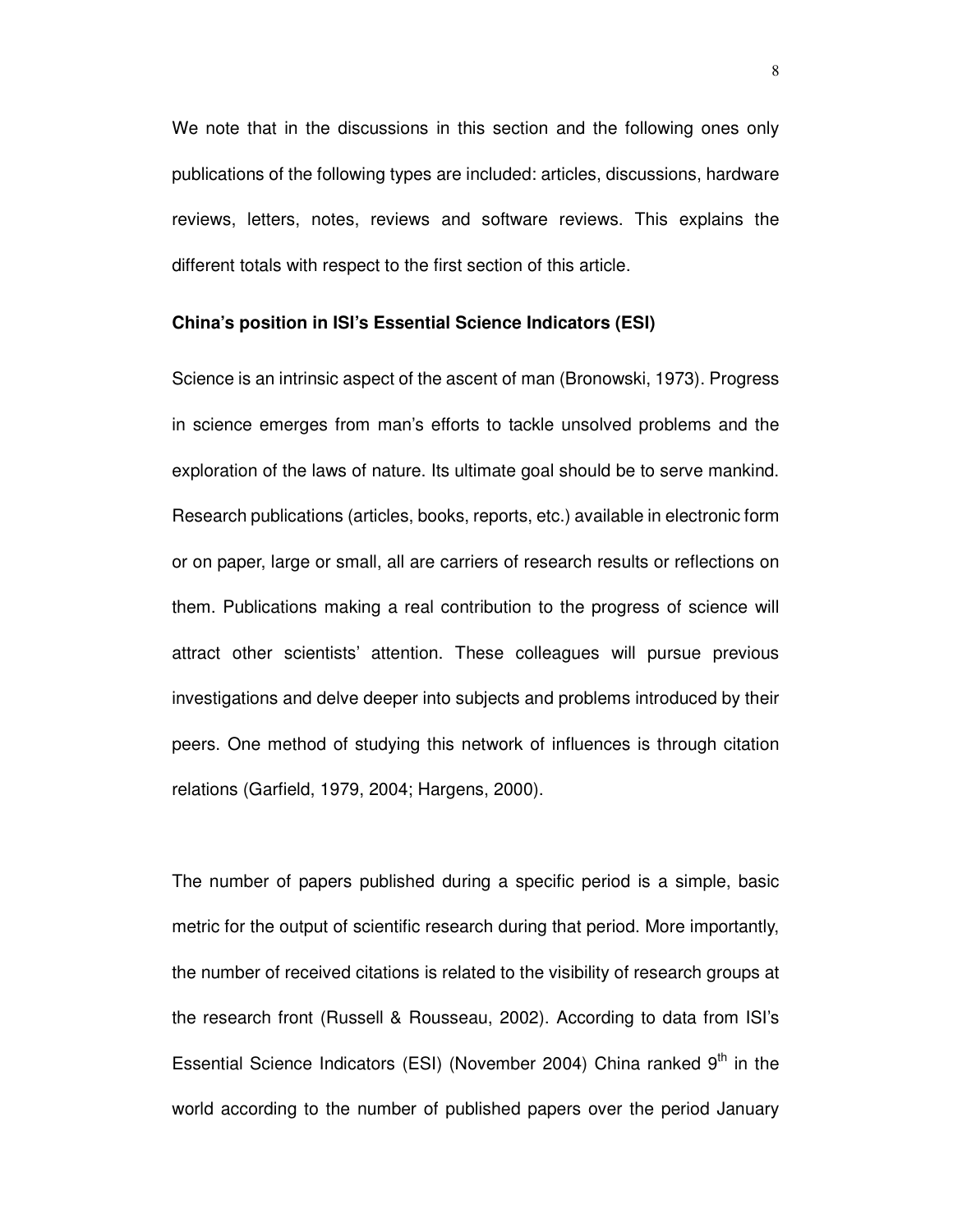1994 to August 2004. It ranked  $18<sup>th</sup>$  according to the number of received citations. Yet, for the number of citations per paper China ranks only 124<sup>th</sup>. Such a drastic contrast between these three indexes tells us again that China's science is only in a 'quantitative expansion' phase. When science is in a healthy state, an increase in the number of papers is not only accompanied by an increase in the number of total citations, but also by an increase in the number of citations per paper. This is not the case at all for China. In order to analyze the scientific impact of China in the world we now have a closer look at the citation data.

#### *China and the most-cited articles in the ESI database*

We use data from Thomson-ISI's Essential Science Indictors (ESI) for further analysis. Articles belonging to the set of most cited 10% over the period 1994-2003 will be the main source of attention. One may argue that the impact of a country's scientific research corresponds to the proportion of highly-cited papers of that country: the higher this proportion, the greater a country's scientific impact in the world. Yet, a cautionary note should be added here (Leydesdorff & Zhou, 2005). Citation rates differ among fields of science, and even among specialties within these fields. As such countries focusing on the life sciences are at the advantage with respect to countries focusing on engineering sciences or mathematics. Our article only studies Chinese science as a whole, and does not take developments in different fields into account.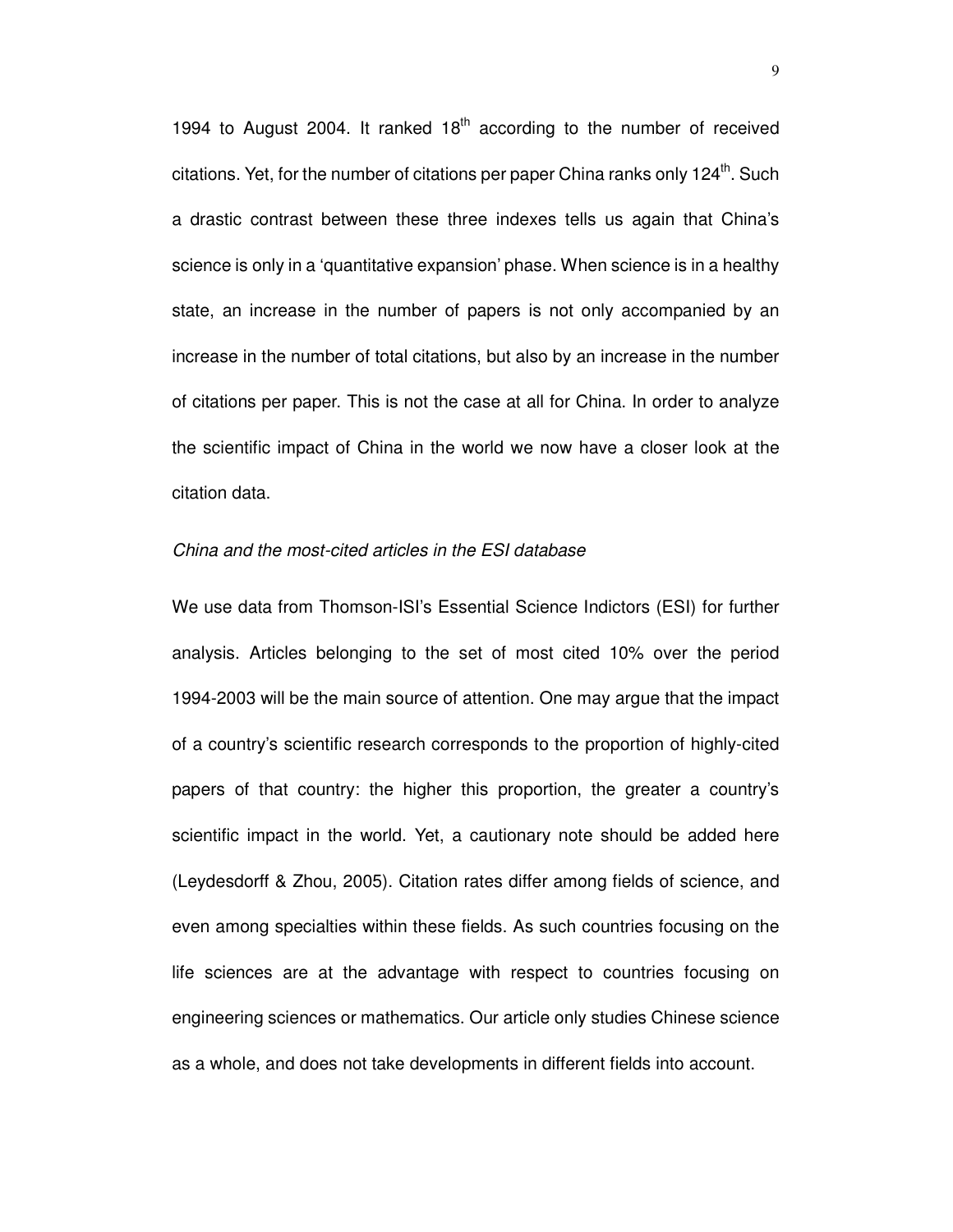

Fig.5: China's articles approach the world average number of citations

We found that the number of citations per paper for Chinese papers is lower than that of the world. When considering the average number of citations received by an article published in the year Y over the period [Y, 2003] as a baseline, we see (Fig.5) that the average number of citations received by Chinese articles in approaching this baseline. This graph shows that China is really making progress: the visibility of its scientific articles is increasing over the years. If this trend continues (dotted line) then China will reach world average by the end of the year 2005.

Another indicator provided by the ESI database is the least number of citations, for each publication year, in order to belong to the  $x$ % most-cited ones. Here  $x =$ 0.01, 0.1, 1 and 10. Table 1 illustrates this for the year 1996. At least 31 citations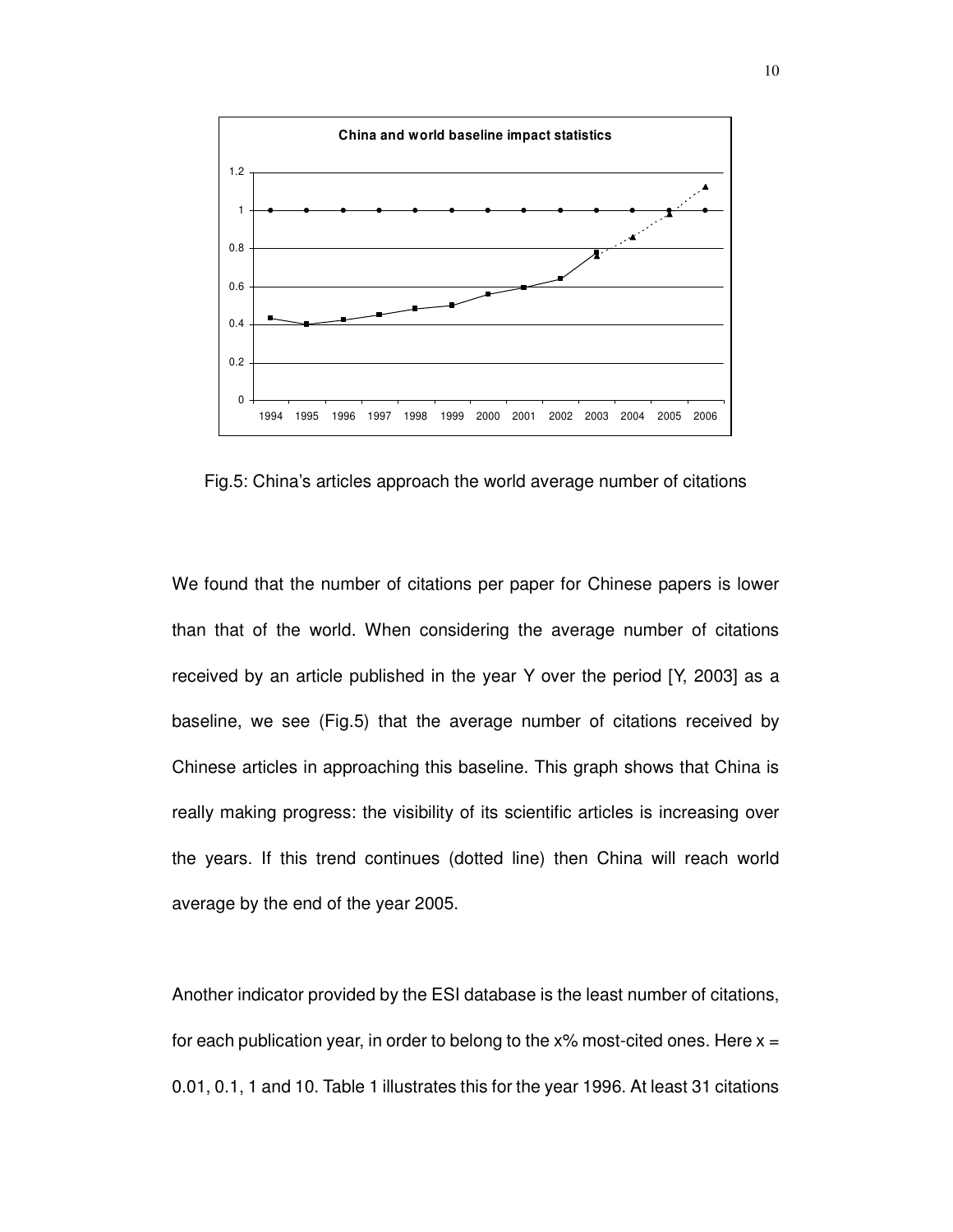over the period [1996, 2003] are necessary in order to belong to the 10% most-cited articles of that year. Recall that only articles published in SCI-covered journals are taken into account here.

Table1. World baselines for the year 1996, period [1996, 2003] (data from the ESI)

| Baseline                                                     | $\mid 0.01\% \mid 0.1\% \mid 1\% \mid 10\%$ |  |  |
|--------------------------------------------------------------|---------------------------------------------|--|--|
| Minimum number of citations required   1037   372   123   31 |                                             |  |  |

China accounts for a relatively small fraction of articles belonging to the most-cited 10% group (taken over all fields). Yet, again the number of Chinese articles reaching the 10% baseline is also increasing exponentially:  $y = 143.4$ <sup>\*</sup> exp(0.295<sup>\*</sup>t), t = 1, ... 10 where the year 1994 is t = 1 (with R<sup>2</sup> = 0.995). The doubling time for this exponential curve is 2.35 years. Clearly, for this indicator too China is quickly catching up with the rest of the world.

#### **Internationally co-authored papers**

Research collaboration is a well known strategy for narrowing the gap between a country and scientifically more advanced nations. Since China's opening to the outside world the collaboration of Chinese scientists with their counterparts in the world has steadily been increasing. In 1991, the number of papers co-authored by Chinese scientists and scientists from other countries was only 1,858. This number reached 10,200 in 2003, a phenomenal increase by more than 500% (Fig. 6). That year internationally co-authored articles account for 24% of the year's total. This curve too can be fitted by an increasing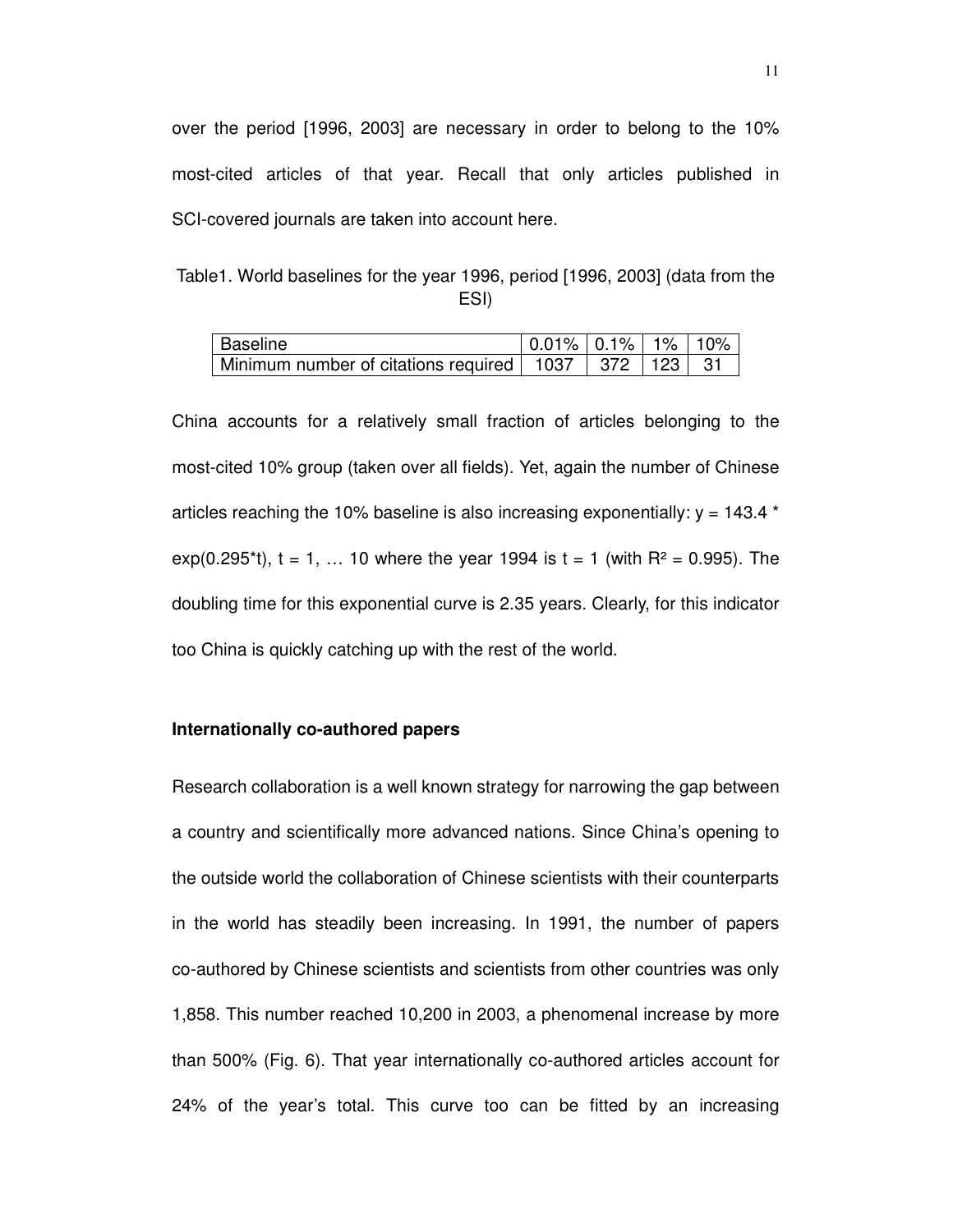exponential function:  $y = 1256*exp(0.165*t)$ ,  $t = 1, \ldots 13$  where the year 1991 is  $t = 1$  (with  $R<sup>2</sup> = 0.984$ ). Note that the growth rate for internationally collaborated articles is higher than that for all publications. Equivalently, its doubling time, namely 4.2 years, is smaller than that of all publications.

Over the period 1998 - 2003, scientists from 132 countries and regions collaborated with Chinese scientists. America, Japan, Germany, UK and Australia are the top five countries on this list. These internationally collaborated articles are predominantly published in international journals. Yet the percentage of such articles published in Chinese journals also increased: from less than 2% in the period 1991 – 1995 to more than 4% in the latest period. This increase is probably the result of the increase in coverage of Chinese journals by ISI. In addition, we note that the five-year total of co-authored papers in 1999 - 2003 is 2.5 times that of 1994 - 1998. All this demonstrates that China's science is blending into the world's science at an ever faster pace. Leydesdorff and Zhou (2005) even put that China and neighbouring Asian countries are shifting the balance of the world system of science.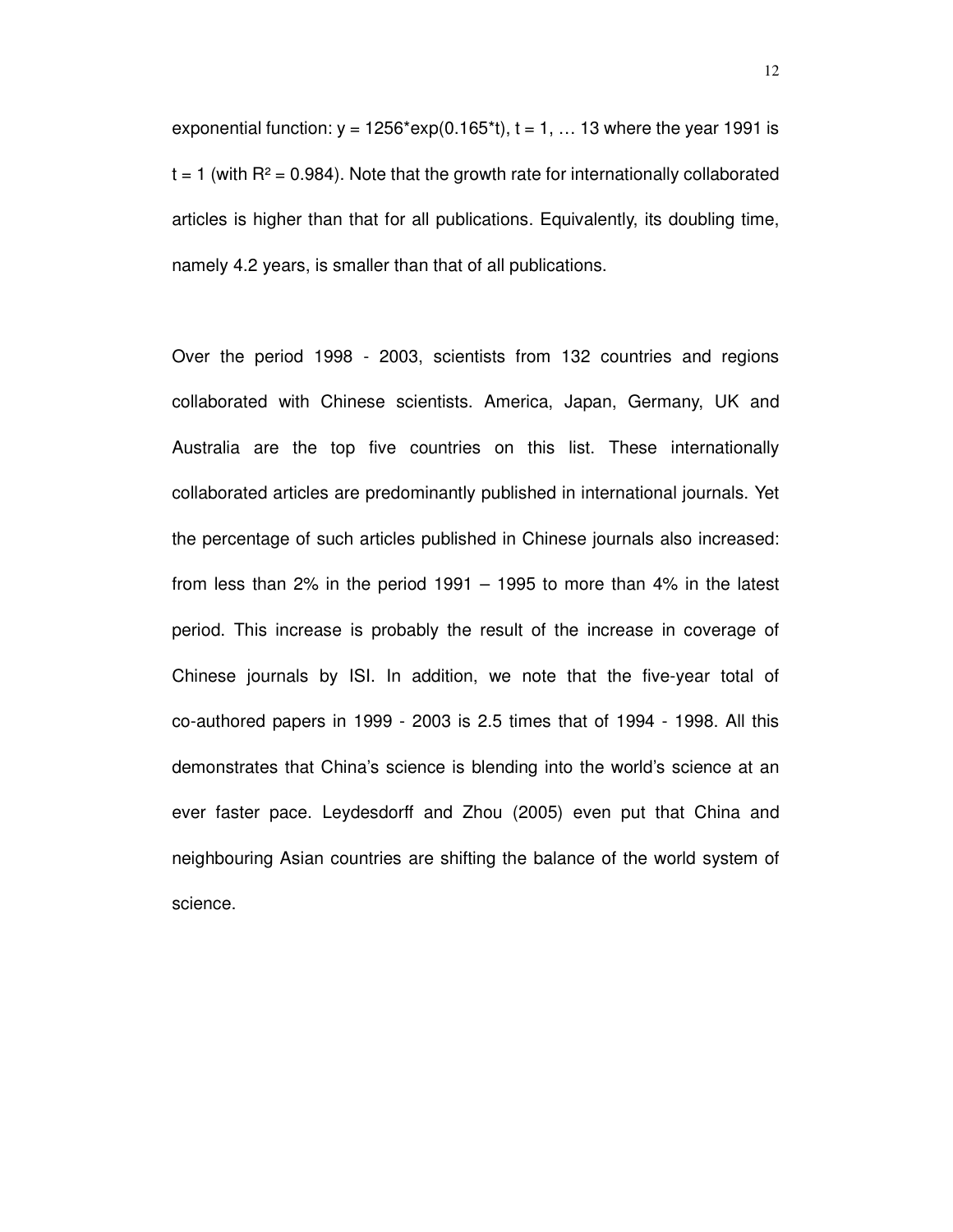

Fig.6: Number of internationally co-authored Chinese articles included in the WoS: another exponentially increasing curve

## *Highly cited papers: internationally co-authored papers and papers written by Chinese authors only*

China's number of internationally co-authored papers in 2003 is 5.5 times higher than in 1991. This observation refers to the quantity of international collaboration. Now we study the visibility aspect. Are these internationally co-authored papers cited more than those exclusively written by Chinese scientists? In order to clarify this issue we collected data on these two types of papers meeting the top 10% citation baseline. In this selective group we notice that the percentage of articles written exclusively by Chinese authors is increasing (Fig. 7). This is a surprising result. It shows that although collaboration with foreign colleagues is increasing the quality (as measured by citation counts) of pure Chinese contributions is increasing too.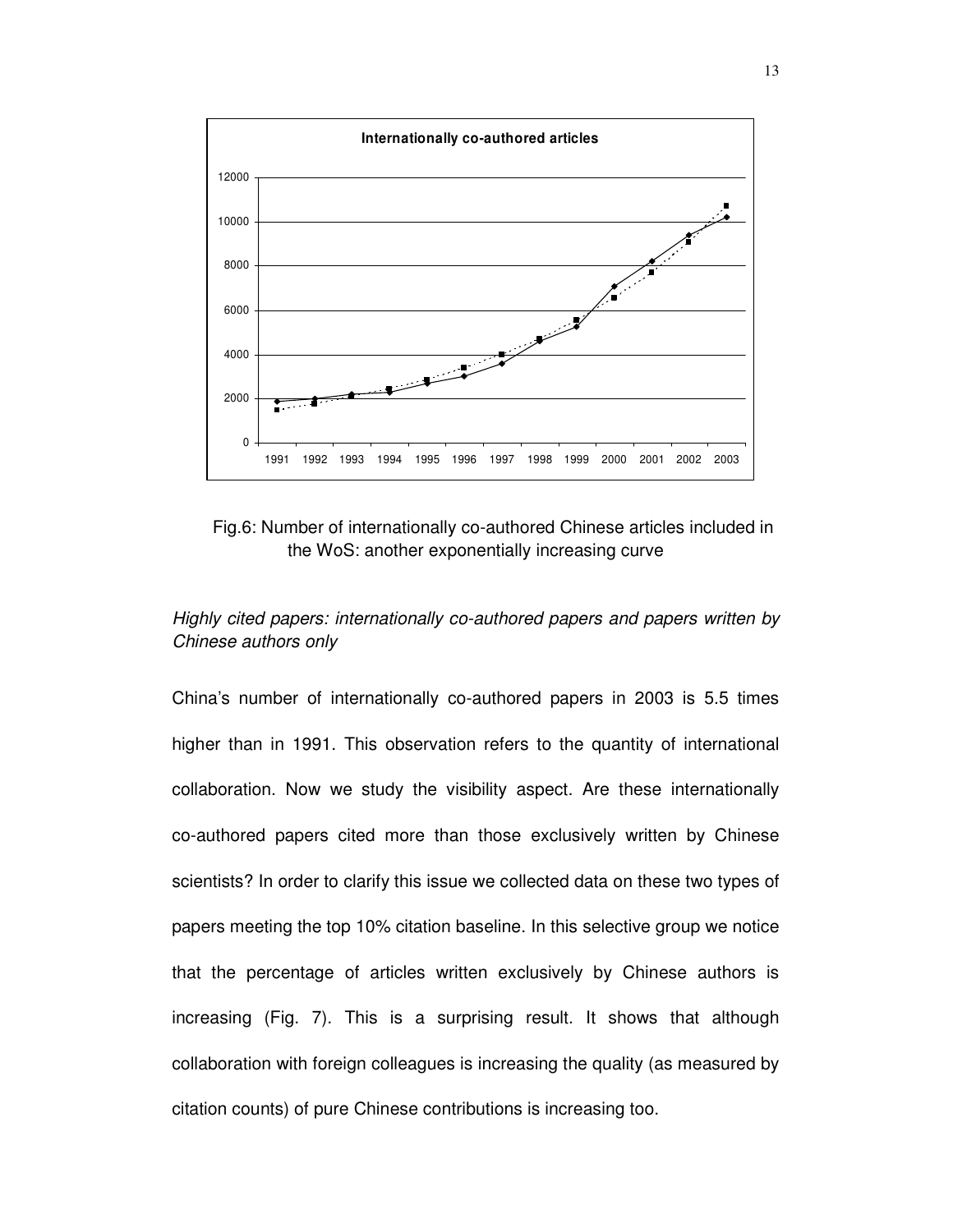



## *Which countries cite China the most, or which countries are following China's scientific investigations with the greatest interest?*

Which countries are most interested in scientific results published in Chinese articles? In order to answer this question we consider the Chinese articles belonging to the top 10% most-cited ones for the period 1999-2001. This is a set of 3,433 articles. These articles are cited 80,479 times between the moment they were published and August 2004. These citations originated for about 70% from non-Chinese articles, i.e. articles with no Chinese address. Note that more and more Chinese scientists work abroad and hence have a non-Chinese address. In our analysis these authors are included in the group of non-Chinese authors.

These 'foreign' citations came from 147 different countries. Leading countries citing top Chinese articles are: USA, Japan, Germany, UK, France, Italy, Canada, South Korea and Spain. Table 2 gives detailed information, including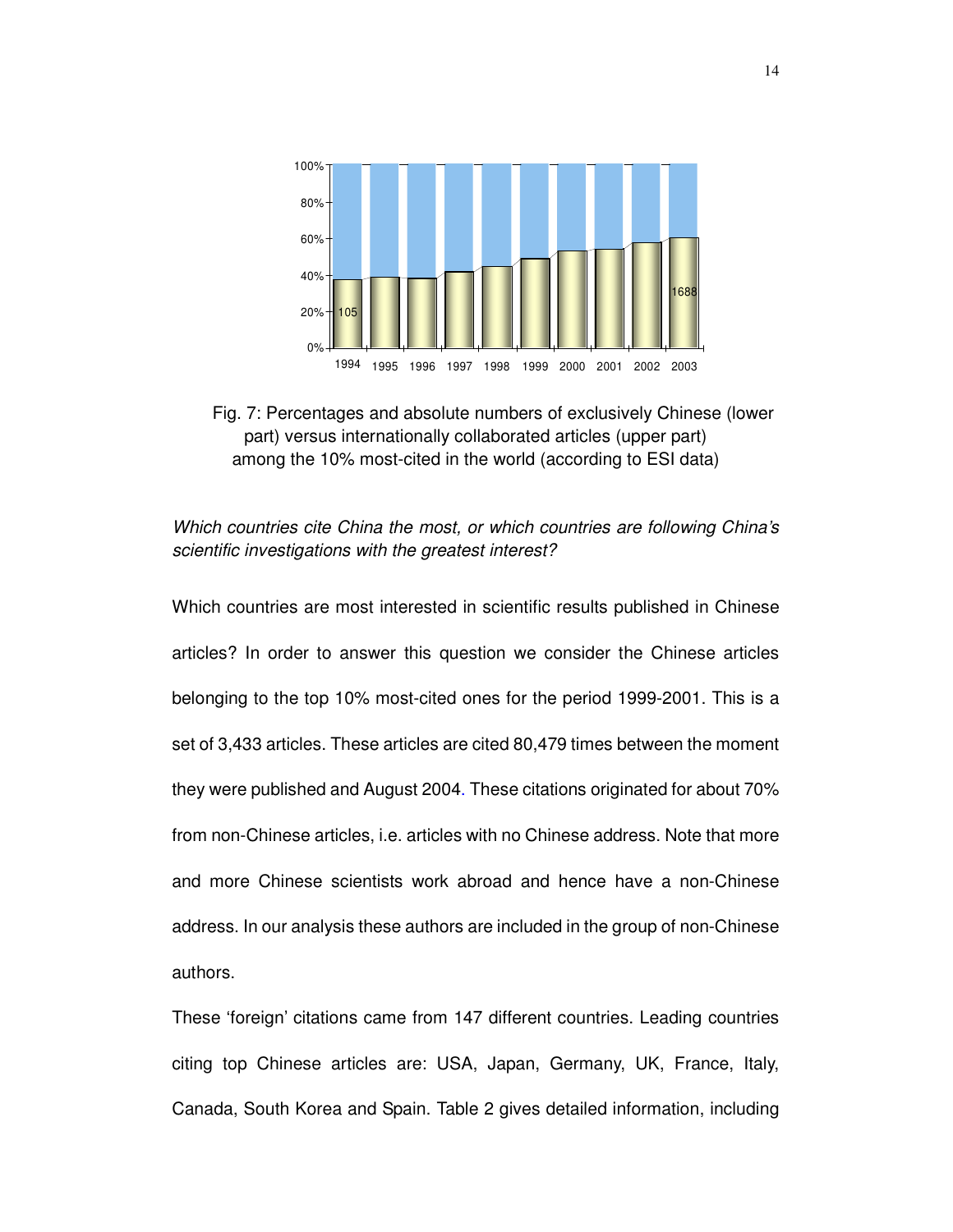citations in Chinese articles. This table shows that in 1999 Chinese papers did not receive much citation response from eight of the ten countries. Only the USA and China itself contributed a three-digit citation number. However, from the year 2000 on, also the other eight countries began to show a three-digit number of citations, and by 2003, the five scientific powers, USA, Japan, Germany, UK, and France, even show a four-digit number of citations.

| <b>Nation</b>      | 1999 | 2000 | 2001 | 2002 | 2003 | 2004 | <b>Total</b> |
|--------------------|------|------|------|------|------|------|--------------|
| <b>USA</b>         | 292  | 1640 | 3921 | 6280 | 6982 | 5273 | 24388        |
| P R CHINA          | 271  | 1515 | 3686 | 5607 | 7001 | 6154 | 24252        |
| <b>JAPAN</b>       | 70   | 420  | 1018 | 1809 | 2197 | 1641 | 7156         |
| <b>GERMANY</b>     | 57   | 398  | 1039 | 1650 | 1792 | 1419 | 6355         |
| <b>ENGLAND</b>     | 53   | 374  | 907  | 1367 | 1464 | 1129 | 5295         |
| <b>FRANCE</b>      | 39   | 283  | 692  | 1134 | 1221 | 956  | 4326         |
| <b>ITALY</b>       | 40   | 237  | 467  | 857  | 940  | 752  | 3293         |
| <b>CANADA</b>      | 31   | 176  | 456  | 748  | 833  | 668  | 2912         |
| <b>SOUTH KOREA</b> | 2    | 105  | 289  | 580  | 738  | 681  | 2395         |
| <b>SPAIN</b>       | 15   | 125  | 293  | 544  | 673  | 549  | 2199         |

Table 2. Citations of Chinese articles per country and per year

One should, however, not forget that only a small fraction of Chinese papers gains international attention. The 3,433 papers meeting the top 10% citation baseline in 1999 - 2000 only account for less than 4% of the total. This means that many Chinese authors get published, but relatively few get noticed. Besides absolute numbers one may also consider relative numbers. Then one finds that Taiwan includes citations to Mainland China in more than 12% of its papers (all papers, not just the most-cited ones). Further also South Korea (almost 10%), Singapore (almost 3%) and Australia (1.5%) have a larger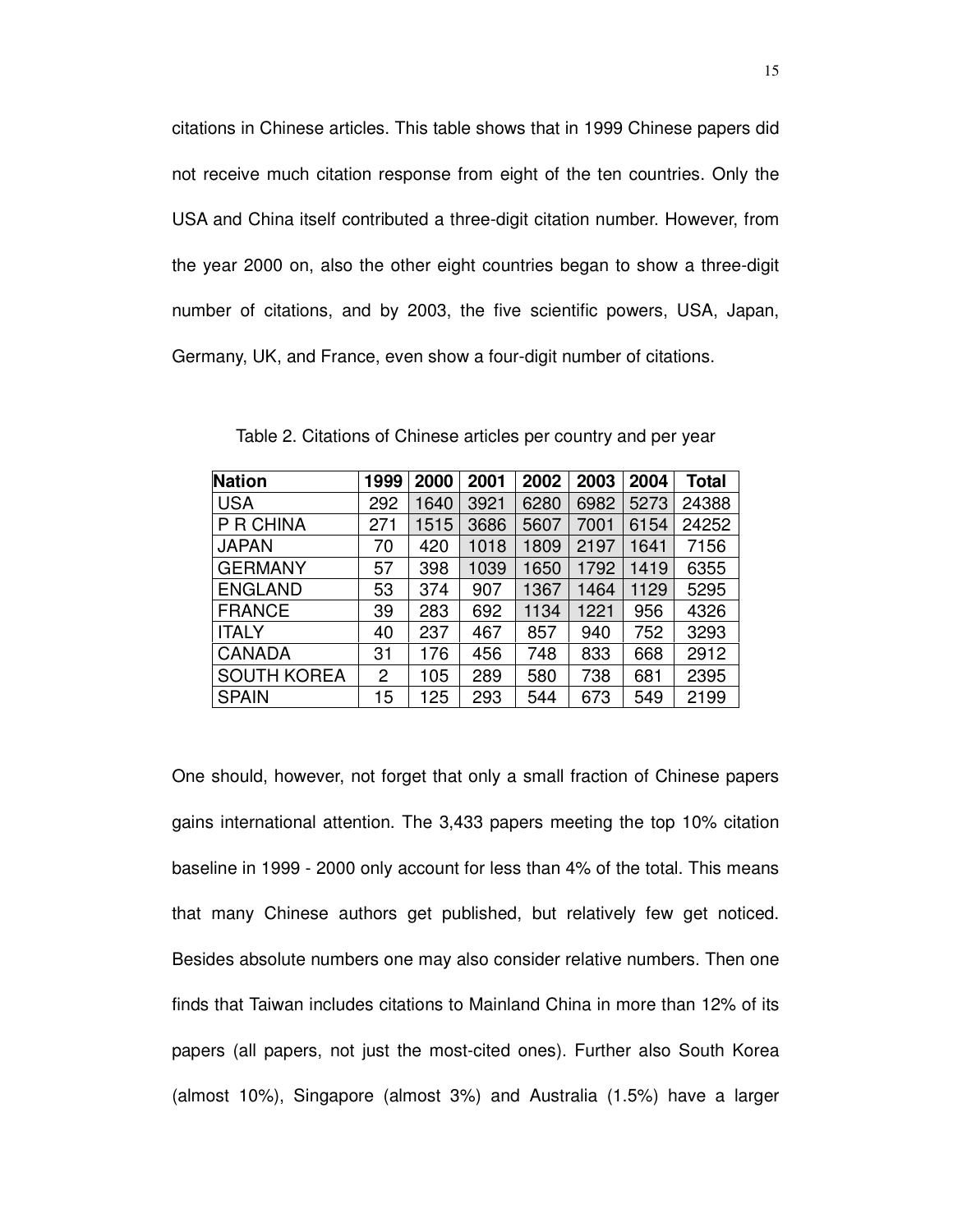percentage of articles in which they cite China than the United States (1.2%) (these data refer to publications in 1999 and 2000, and their citations up to October 2004.)

## **Conclusions**

## *A. Model-theoretic observations*

We have shown that the absolute growth curve as well as the relative growth curve (relative with respect to the SCI database) of Chinese publications are exponential functions. Further, both the number of internationally co-authored Chinese articles, and the number of Chinese articles reaching the 10% baseline are exponential curves.

For the absolute growth in publications covered by the SCI the doubling time is 4.7 years; for the proportion of Chinese articles in the database it is 5.98 years. The doubling time for internationally co-authored articles is 4.2 years, while for the number of Chinese articles that belong to the group of 10% most-cited it is 2.35 years.

All these numbers illustrate Price's exponential model (Price, 1963). Of course, one does not expect that such an exponential growth would be sustainable over prolonged periods.

## *B. Policy-related conclusions*

Chinese universities and research institutes have adopted a number of policies, aiming at encouraging scientists to publish in SCI-indexed journals. This has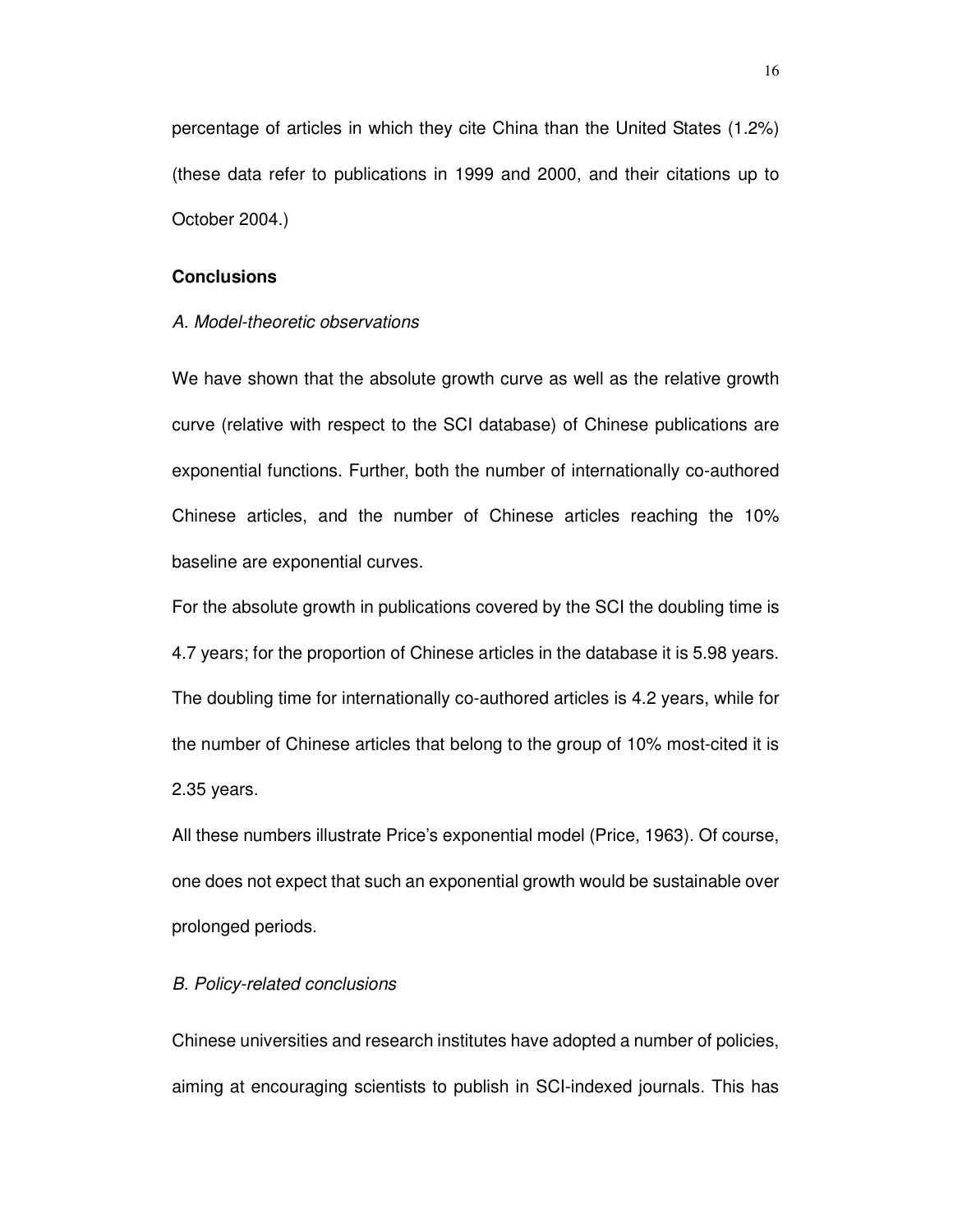led to a 'concentration effect' of Chinese papers in SCI-indexed journals. Clearly, the exponential increase in SCI-CPs since 1991 has a policy-related background. However, the obvious imbalance between the number of papers and the corresponding impact shows that China's science is only at a 'quantitative expansion' phase. As a peripheral country, international collaboration is playing an important role in the scientific development of China. In 2003, nearly one out of every four papers was co-authored by foreign authors. This is a result of the increase in international exchange between China and the other countries of the world.

International scientific communities are paying closer attention to the scientific developments in China. Nevertheless, among the total number of Chinese papers, only a small portion has attracted the attention of the international community. Data on the distribution of citations of Chinese papers show that about 80% of the papers fall in the region with very low or even zero citations, a fact deserving attention by both scientists and policy-makers in China. The situation as shown in this contribution should be a warning sign for Chinese policy-makers. Measures for improving the quality of China's scientific results should be taken immediately. Scientific leaders must encourage the pursuit of new discoveries and the advancement of science. Just getting published should not satisfy scientists, and institutional and academic managers.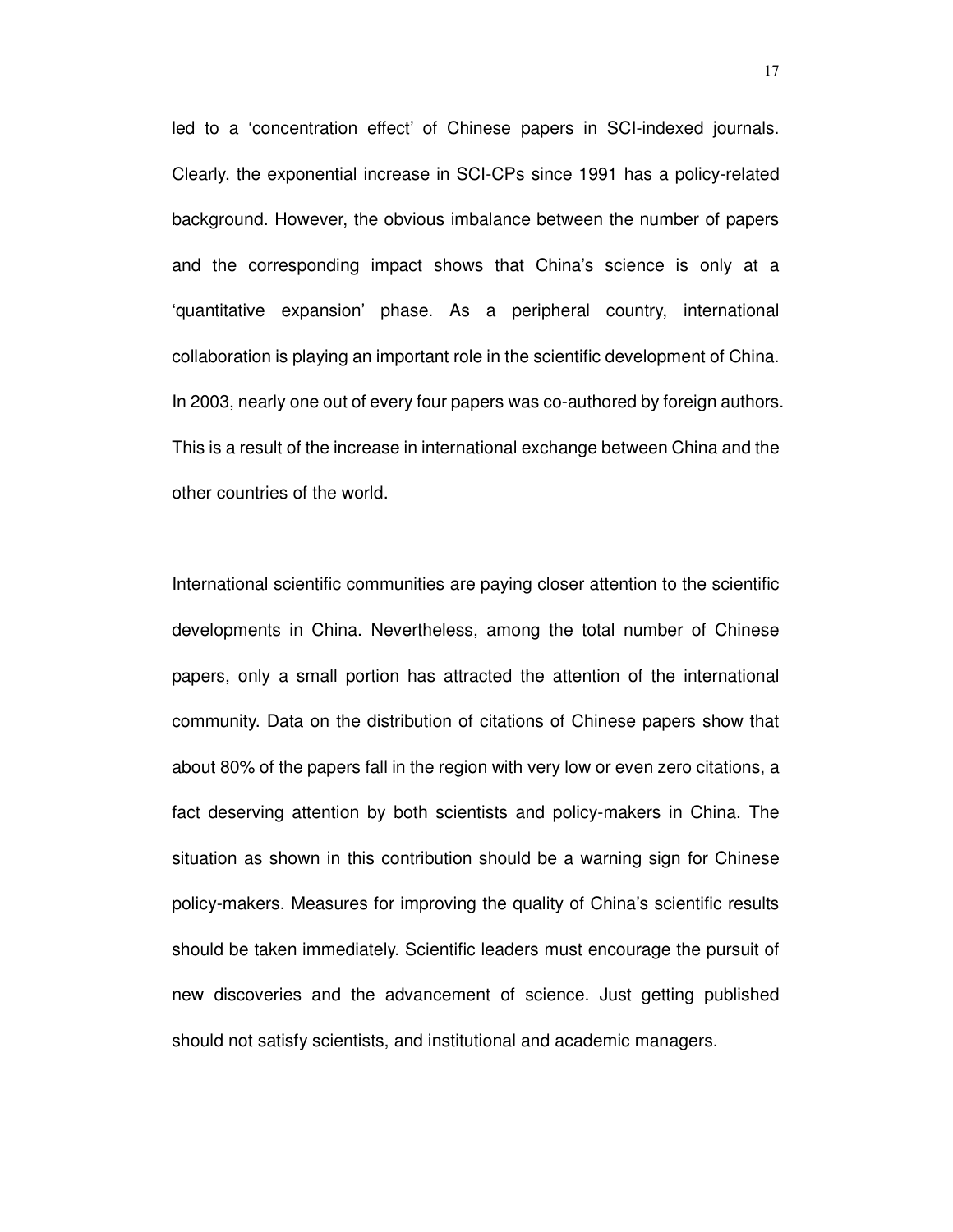In 1935 Lin Yutang wrote "*China has been backward in natural science. I have confidence, however, that with the importation of the scientific method, and with adequate research facilities, China will be able to produce great scientists and make important contributions to the scientific world in the next century*." (Lin, 2000, p.78). Although China still has a long way to go, it seems that this prediction, made 70 years ago, is coming true.

China's science needs to move from the 'quantitative expansion' phase in which it is nowadays to a 'rising quality' phase. Correspondingly, scientists' motivation for publishing papers must shift from 'driven by benefit' to 'driven by excellence and timeliness'. Currently, China's science although blending into the world, is not yet a full player in its major league. Yet, all growth-related graphics show an exponential increase. Moreover, the doubling times mentioned above are clear indications that, despite obvious problems and short-comings, the quality of Chinese research as a whole is increasing very fast. Indeed the doubling time for belonging to the group of most-cited articles is shorter than that for internationally co-authored articles, which in turn is shorter than that for the number of articles in the SCI. We may conclude that, if the necessary measures are taken (and this is an essential prerequisite) and this exponentially increasing trend continues, the impact of Chinese research results will soon catch up with that of other countries, at least in some domains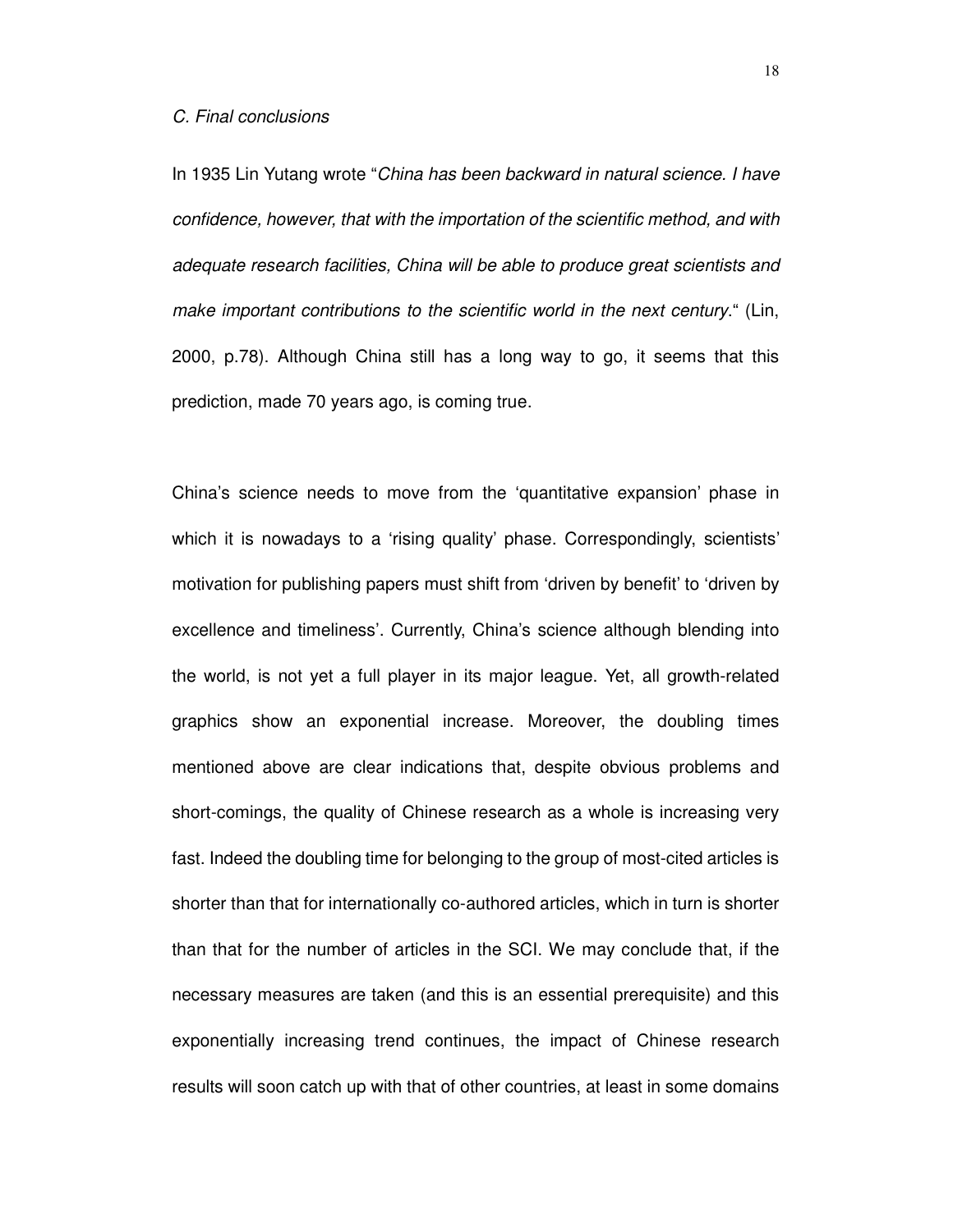such as nanoscience and stem-cell research (Bai, 2005; Dennis, 2002).

#### **Acknowledgement**

The authors thank Zhang Wang and Sun Hairong for collecting and standardizing the data. Work for this article was supported by a Major State Basic Research Special Program of China under grant No.2003CCC00100

## **References**

Bai, Chunli (2005). Ascent of nanoscience in China. *Science*, 309, 61-63.

- Bronowski, J. (1973). *The ascent of man*. London: British Broadcasting Corporation.
- Cole, S. & Phelan, T.J. (1999). The scientific productivity of nations. *Minerva*, 37, 1-23.

Dennis, C. (2002). China: stem cells rise in the East. *Nature*, 419, 334-336.

- Garfield, E. (1979). *Citation indexing: its theory and application in science, technology, and humanities*. New York: Wiley.
- Garfield, E. (2004). Historiographic mapping of knowledge domains literature. *Journal of Information Science*, 30, 119-145.
- Hargens, L.L. (2000). Using the literature: reference networks, reference contexts, and the social structure of scholarship. *American Sociological Review,* 65, 846-865.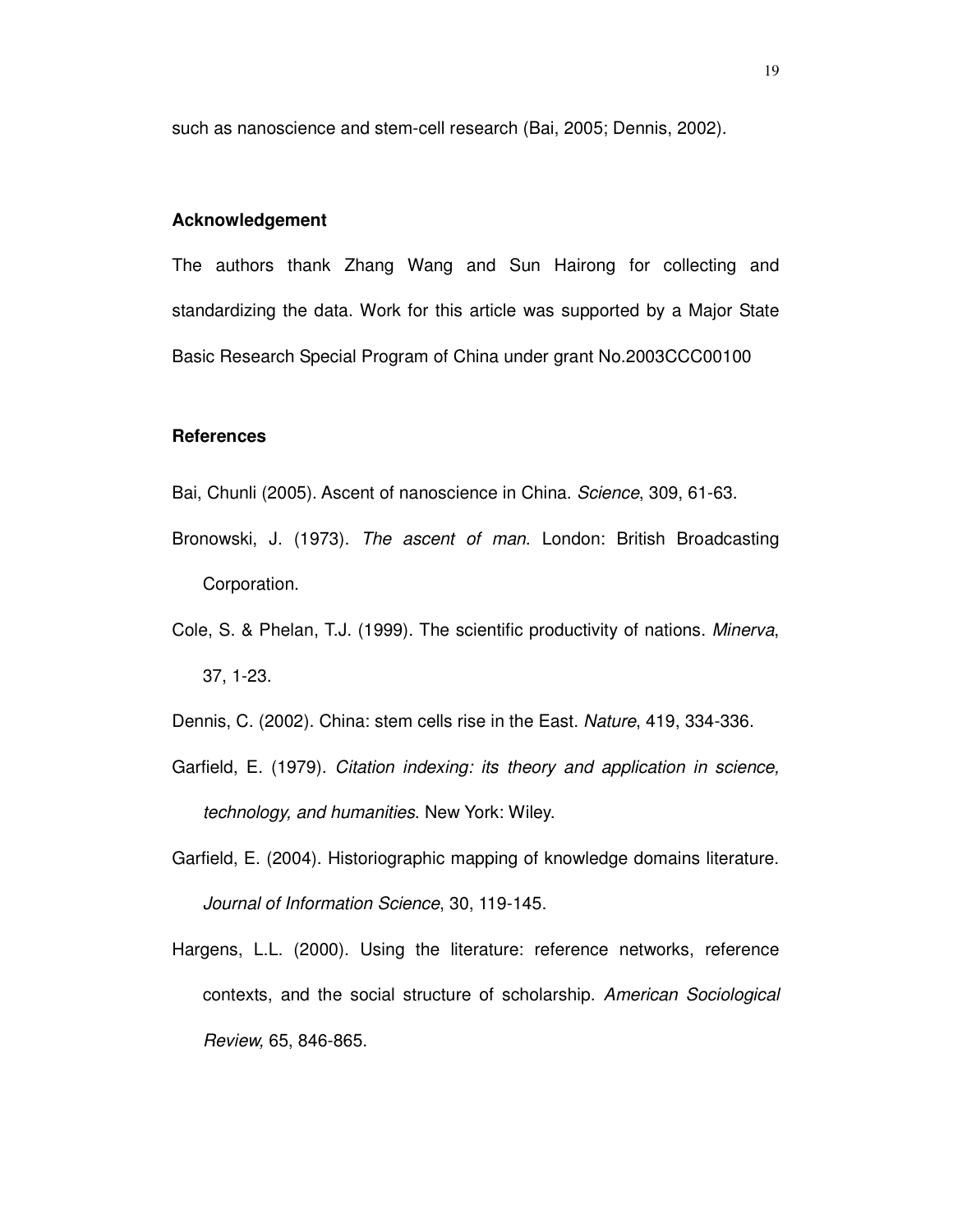- Huang, N. & Wu, Y. (2003). A comparative study of scientific and technical output indicators of Mainland China and Taiwan region. *Current Science*, 84, 634-639.
- Jin, B. & Rousseau, R. (2004). Evaluation of research performance and scientometric indicators in China . In: *Handbook of quantitative science and technology research. The use of publication and patent statistics in studies of S&T systems*. Editors: Henk F. Moed, Wolfgang Glänzel, Ulrich Schmook. Kluwer Academic Publishers, Dordrecht, 2004, Chapter 22, 497-514
- Jin, B. & Rousseau, R. (2005). China's Quantitative Expansion Phase: Exponential Growth but Low Impact. In: *Proceedings of ISSI 2005*. Editors: Peter Ingwersen & Birger Larsen. Karolinska University Press, Stockholm, 2005, 362-370.
- King, D.A. (2004). The scientific impact of nations. *Nature*, 430, 311-316.
- Kostoff, R.N. (2004). The (scientific) wealth of nations. *The Scientist*, 18(18), p.10.
- Leydesdorff, L. & Zhou, P. (2005). Are the contributions of China and Korea upsetting the world system of science? *Scientometrics*, 63, 617-630.
- Lin, Y. (2000). *My country and my people*. Foreign Language Teaching and Research Press, Beijing (reprinted version).
- Price, D.J. de Solla (1963). *Little science, big science*. New York: Columbia University Press.